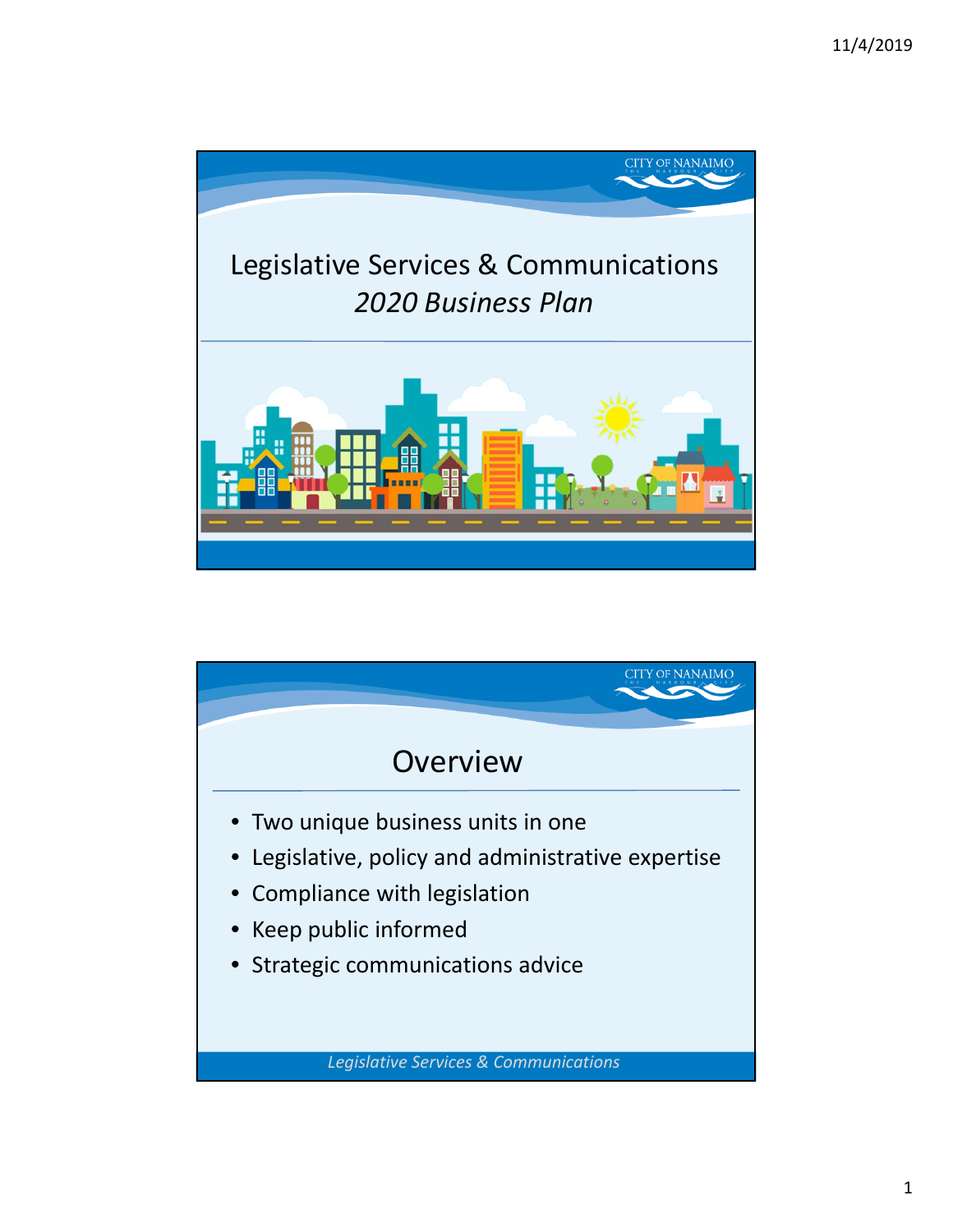

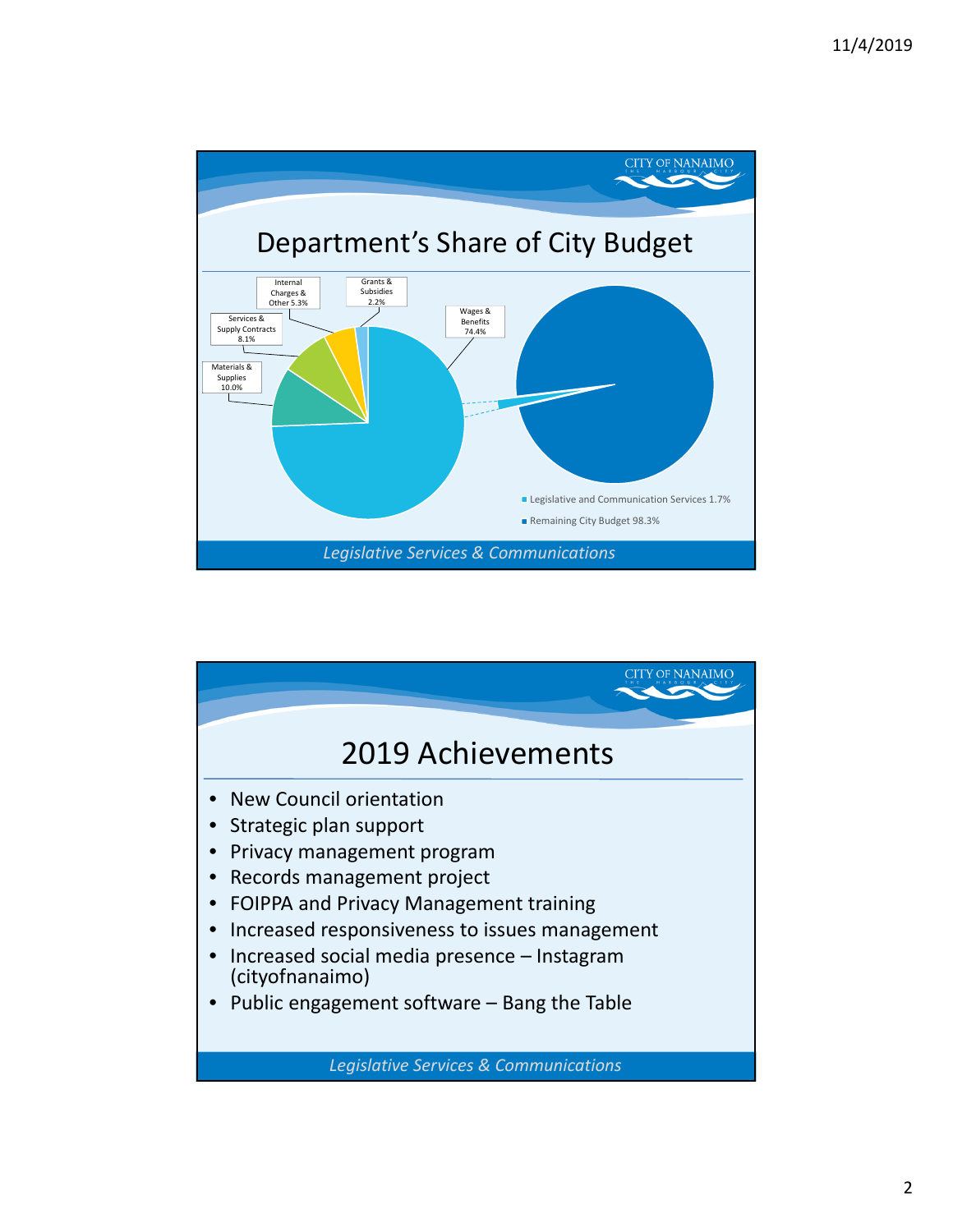

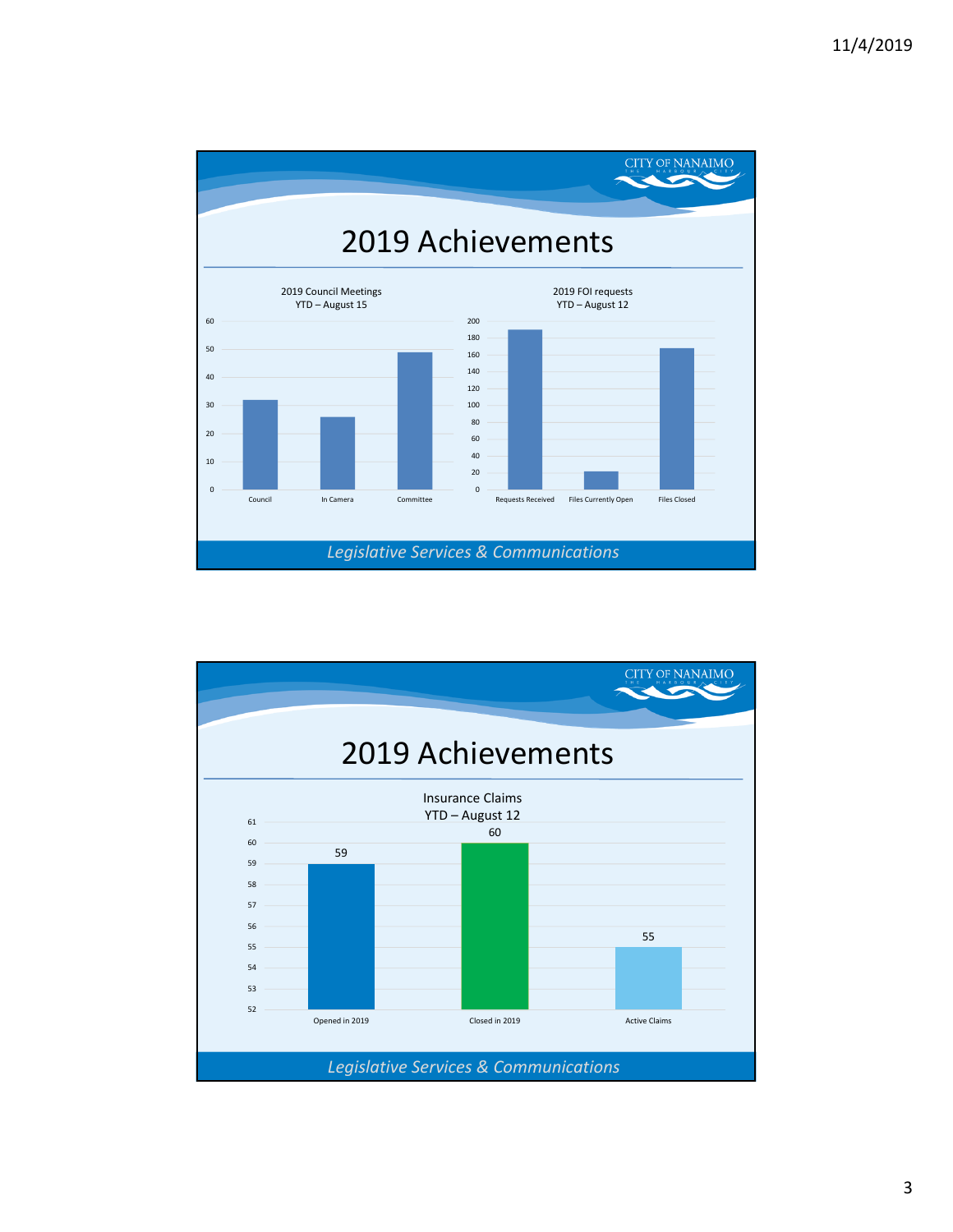

*Legislative Services & Communications*